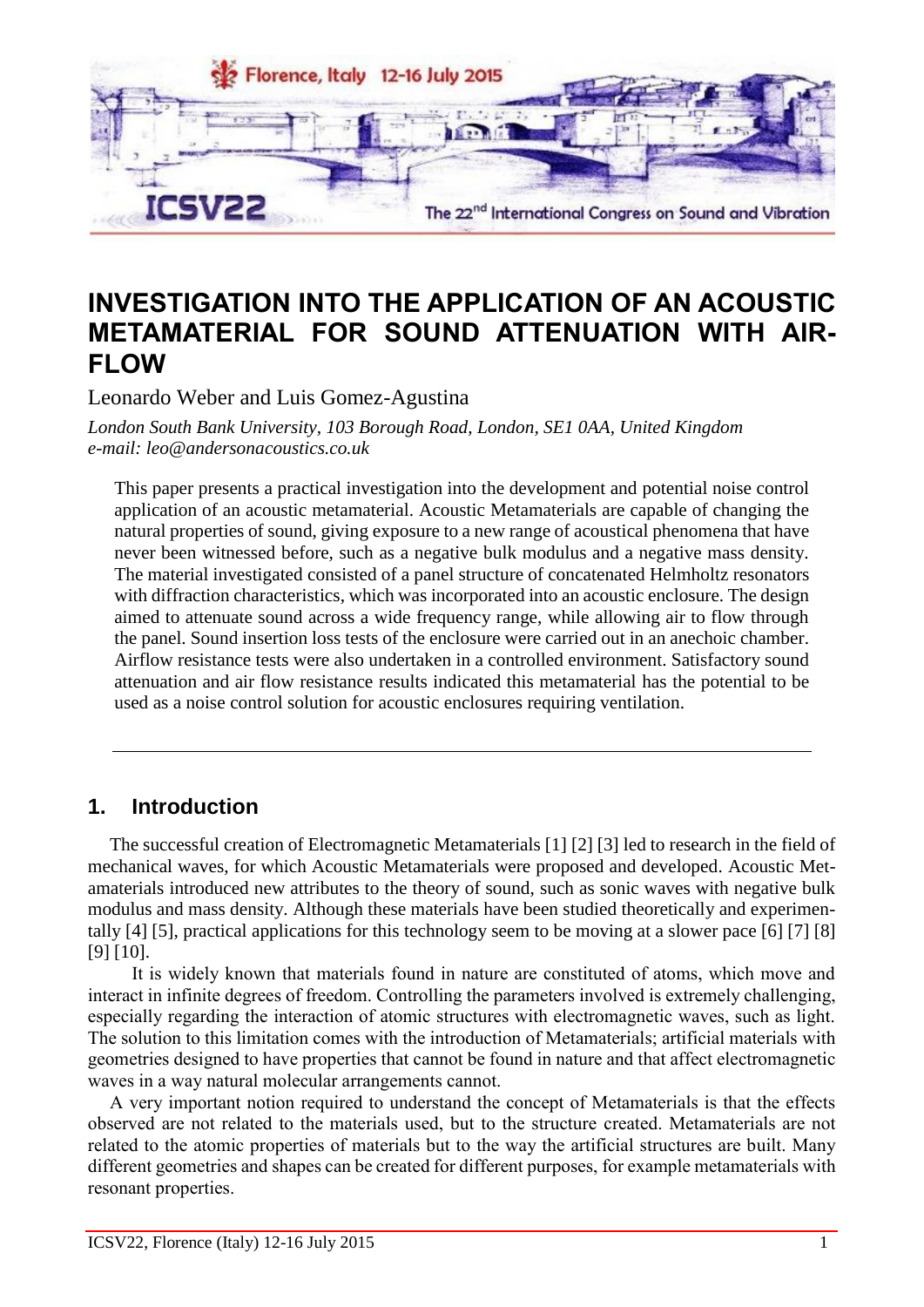This paper presents an investigation into the practical development and application of a resonant acoustic metamaterial based on an earlier prototype developed at the Mokpo National Maritime University, in South Korea [11]. The material here presented consists of a concatenated array of Helmholtz resonators intended to attenuate sound across a wide range of frequencies while allowing air to flow through them. The proposed application for this metamaterial was to use a sample area (window) initially as part of the wall of an acoustic enclosure. The application of the window allows the enclosure to maintain its sound attenuation properties at determined frequencies, while also permitting air to flow from its interior, enabling a passive ventilation system. Sound insertion loss measurements were carried out in an anechoic chamber to determine the sound attenuation capabilities of the sample. Airflow resistance characteristics were determined using a calibrated air flow test rig.

The design could potentially be used as a noise control implementation for industrial noisy machinery, as the airflow properties could provide the necessary ventilation for operational temperatures inside the enclosure, allowing the hypothetical machine to operate normally, without the need of extra ventilation and silencing systems being installed. This solution would not only reduce installation costs, but would also lower the overall energy consumption, making it more cost-effective, sustainable and environmentally friendly.

### **2. Resonant Metamaterials**

An analogy between a mass-spring-damper system and an electron cloud can be used to describe resonance in metamaterials. In this analogy (Fig. 2.1) an electron cloud around the atom nucleus gets stretched with the application of an electric field *E* creating a local dipole defined by an electric displacement field *D*. When removing the electric field, just like the mass-spring-damper system, the electron cloud would move back and forth in an oscillatory pattern.



**Figure 2.1.** Comparison of a mass-spring system with the oscillation in atoms when an electric field is applied.

The system above, called *Lorentz Oscillator Model*, was proposed by Hendrik Lorentz [12] in an attempt to describe the interaction between atoms and electric fields in classical terms. The electron, which has a very small mass, is bound to the more massive nucleus of the atom, by a force that behaves according to Hooke's Law, i.e. a spring-like force. The applied electric field interacts with the charge of the electron, causing "stretching" or "compression" of the spring, which sets the electron into oscillating motion.

From the classical equation of motion (Eq. 2.1), and using complex mathematical transformations, it is possible to derive a dielectric function for the local electric dipole created (Eq. 2.2). This function will be written in terms of the *Lorentz parameters* and the resonating frequency, allowing a description of atomic scale resonances with classical formulation [12].

(2.1) 
$$
m \frac{\partial^2 \vec{r}}{\partial t^2} + m \Gamma \frac{\partial \vec{r}}{\partial t} + m \omega_0^2 = -q \vec{E}; \text{ where } \omega_0 = \sqrt{\frac{\kappa}{m}}
$$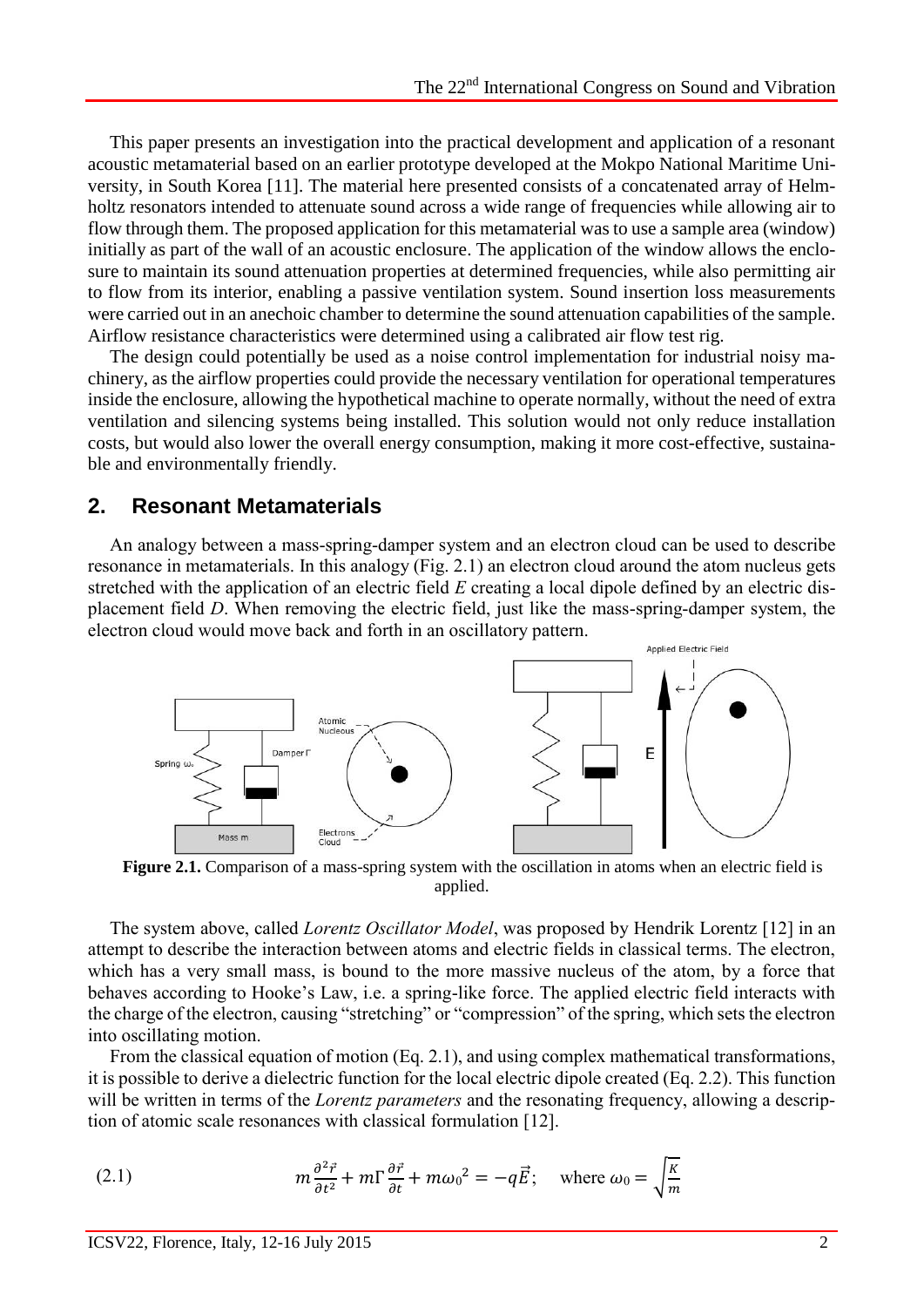(2.2) 
$$
\tilde{\mathcal{E}}_{\rm r}(\omega) = 1 + \frac{\omega_{\rm p}^2}{\omega_0^2 - \omega^2 - j\omega\Gamma}
$$

In Eq.  $(2.1)$ , the first term on the left side of the equation accounts for the acceleration force, the second for the frictional force due to the damping Γ, the third term for the restoring force due to the natural or resonating frequency  $\omega_0$ , and the term on the right accounts for the electric force due to the electric field *E*. In Eq. (2.2),  $\omega$  is the angular frequency of the time-varying electric field driving the oscillator,  $\mathcal{E}_r$  is the relative electric permittivity of the medium related to the displacement in this oscillatory system; and  $\omega_p$  is the plasma frequency of the material, for which an explanation goes beyond the interest of this document.

Because the electric permittivity was written in terms of angular frequency, this can be treated as a complex function, since complex numbers allow specification of magnitude and phase [13]. The real part of the permittivity is related to the stored energy within the medium, while the imaginary part is related to the loss of energy within the medium, hence, if the permittivity is zero, it means there is no energy dissipation. Therefore, it can be said that the imaginary part only exists when there is energy loss and in this case there will also be a contribution of the real part to the dissipation.

When plotting the real and imaginary parts of the permittivity separately, the result obtained presents the shapes seen in Fig. (2.2), which are typical of a Lorentz Model and are sometimes referred as *Lorentzian Functions* [12].



**Figure 2.2.** Real (top) and imaginary parts of the dielectric constant plotted as a function of the frequency.

One important aspect seen in Fig. (2.2) is that around the resonant frequency the dielectric constant suffers a considerable drop and presents negative values. This behaviour is not found in nature, where the permittivity can only be found with positive values, and is only possible to be obtained by the use of metamaterials.

Figure 2.2 shows that resonant metamaterials are absorptive around the resonance frequency. This property can introduce problems when considering light propagation, but is a vital characteristic for the sound attenuation of the acoustic metamaterials studied in this paper.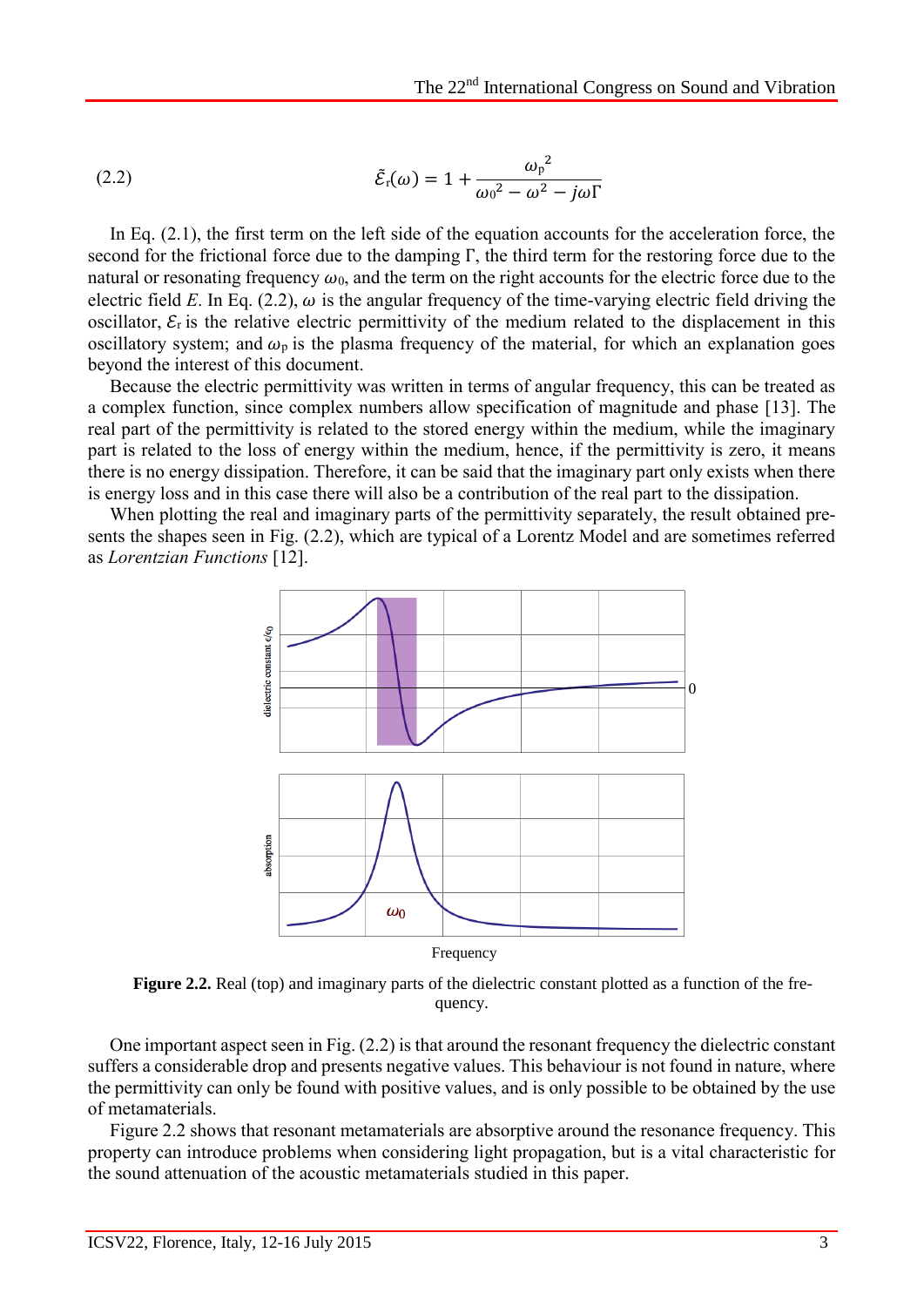#### **2.1 Resonant Acoustic Metamaterials**

The physics and the formulation behind resonant acoustic metamaterials are similar to their electromagnetic analogue, with the difference that mechanical waves need a medium to transmit the energy. In such a medium, a bulk of material larger than the atomic scale yet smaller than the wavelength, can be defined as an acoustic particle [14] [15]. In this scenario, the two physical quantities that describe the wave are the dynamic pressure *P* of the medium and the velocity of the acoustic particles  $v$ , which have their relationship given by Eq. (2.3) below, where *K* is the bulk modulus or compressibility of the medium:

$$
\nabla \cdot \mathbf{v} = -K \frac{\partial P}{\partial t}
$$

The acoustic particles oscillate in the medium, in the same way as the electron cloud of atoms of a dielectric material when an electric field is induced, as seen in Fig. (2.1). Hence, acoustic waves can also be analysed as a mass-spring-damper system and can be solved using the Lorentz Model. But in the acoustic environment, rather than electric permittivity, it will be the bulk modulus K to be written in terms of Lorentz parameters [16] [17] [18]:

(2.4) 
$$
\widetilde{K}_{r}^{-1}(\omega) = K_{0}^{-1} \left[ 1 - \frac{F \omega_{0}^{2}}{\omega^{2} - \omega_{0}^{2} - i \omega \Gamma} \right]
$$

The geometric factor  $F$  in Eq. (2.4) is a comparison between the volume and the neck of the resonator, related to their capacity to scatter the sound waves inside the cavity [11]. In Eq. (2.4) above,  $\omega_0$  is the resonant angular frequency. As this is still a Lorentzian function, it is possible to separate and plot the real and imaginary parts of Eq. (2.4).



**Figure 2.3.** The real (red) and imaginary (blue) parts of the bulk modulus in a Lorentz Model.

Figure 2.3 shows that it is also possible to obtain negative values for the bulk modulus (*K < 0*). Previous experiments showed that it is possible to obtain metamaterials with a negative bulk modulus by concatenating Helmholtz resonators of sub-wavelength dimensions with a sub-wavelength periodicity [16] [19]. This can only happen in a specific frequency band, which is related to the resonant frequency of the resonators.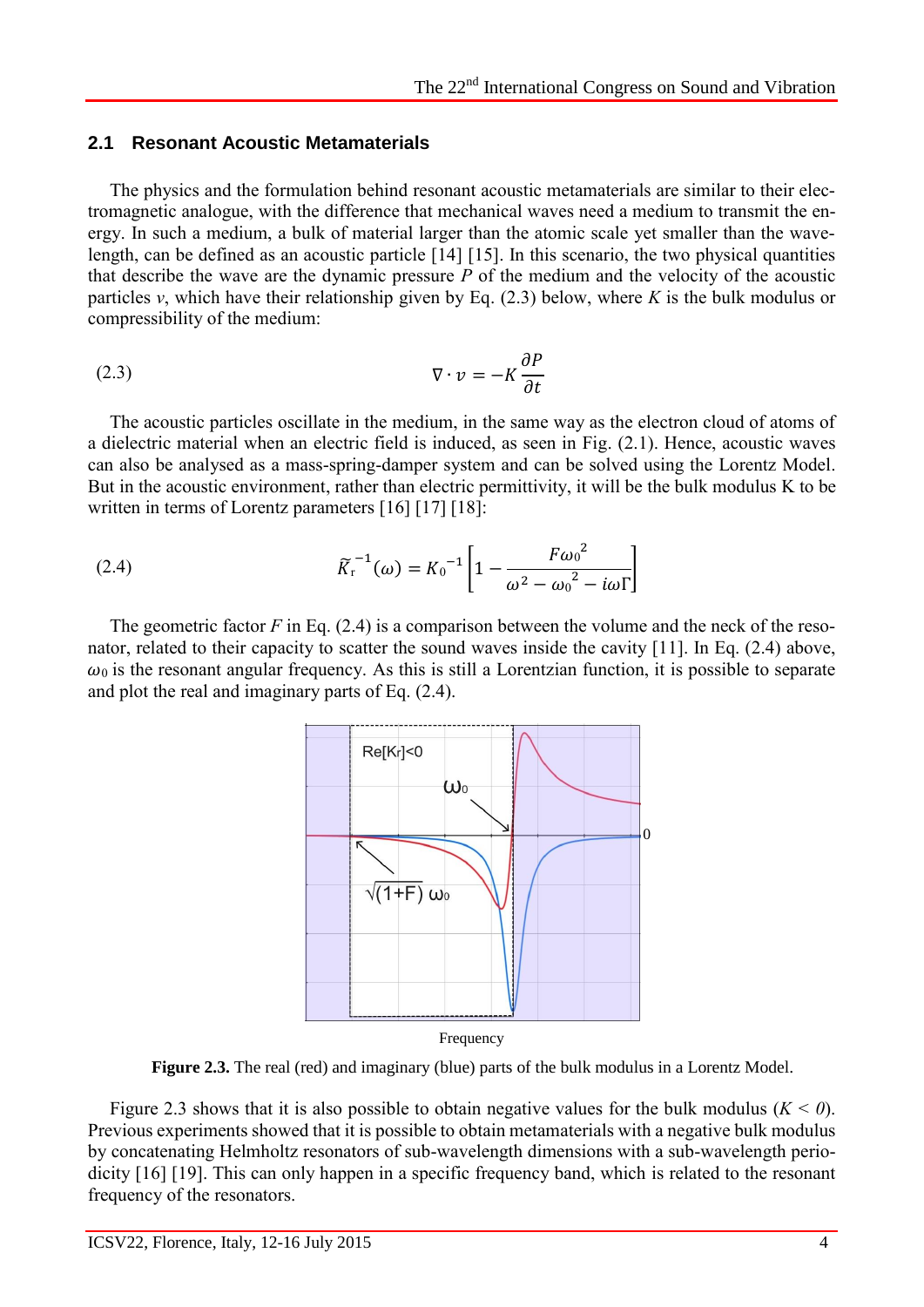As mentioned previously, absorption occurs in the region where the imaginary part of the Lorentz function has values away from the zero limit. Figure 2.3 demonstrates that this will happen between the resonant frequency  $\omega_0$  and the frequency in which the real part of the bulk modulus becomes positive again as the frequency increases. In other words it can be understood that sound absorption will occur when the bulk modulus presents negative values.

At the cut-off frequency where the bulk modulus becomes positive again the loss is very low, and the damping factor can be considered to be zero [11]. With this information, it is possible to solve Eq. (2.4) to find the limiting frequency  $\omega_{\text{CUT-OFF}}$ , where the bulk modulus becomes positive (Fig. 2.3):

$$
\omega_{\text{CUT-OFF}} = \sqrt{1 + F} \omega_0
$$

Hence, it is possible to define that a negative bulk modulus will occur in an interval as the one shown in Fig. (2.3):  $\omega_0 < \omega < \sqrt{1 + F \omega_0}$ . In this interval the negative bulk modulus is responsible for the separation of sound from its medium resulting in sound attenuation [11]. The Helmholtz resonators studied in this project were designed to present a negative bulk modulus respecting the conditions above (Eq. 2.4 and Eq. 2.5).

#### **3. Resonators Design**

In the material designed for this study (Fig. 3.1) each of the resonator cells was built individually with 5mm thick transparent acrylic and arranged in a specific matrix to form the metamaterial. Three kinds of individual resonator, also called *resonator cells* were built (Fig. 3.1), each with different internal volumes, in order to achieve attenuation over different frequency ranges. The first kind of resonator had one internal chamber with dimensions *150mm x 150mm x 40mm*. The second had two internal chambers of dimensions *150mm x 75mm x 40mm* and the third had four internal chambers, each with dimensions *75mm x 75mm x 40mm*.



**Figure 3.1.** The three kinds of resonator cells built with one, two and four resonating chambers, respectively (left). The three kinds of resonator cells arranged in series (right).

Orifices with a diameter of *20mm* were made on each of the largest surfaces of the resonator cells. The orifices constitute the neck of the resonator cells and also allow air to flow through the sample. Diffraction at the orifice makes the sound waves diffuse inside the resonators and for this to happen, the diameter of the orifice must be smaller than the wavelength of the sound wave  $f[11]$ . Hence, the condition is that the frequencies need to be lower than the cut-off frequency  $f<sub>D</sub>$ , for which the wavelength is the same as the size of the orifice:  $f < f<sub>D</sub>$ .

The resonator cells were arranged in series (Fig. 3.1) to obtain a negative bulk modulus effect. Finally, to make the attenuation noticeable and to enhance the airflow effect, a panel sample (or window) of resonator cells was built with twelve three-layer sets in a *4 x 3* arrangement (Fig. 3.2). This construction replicates the design proposed by researchers at Mokpo National Maritime University [11].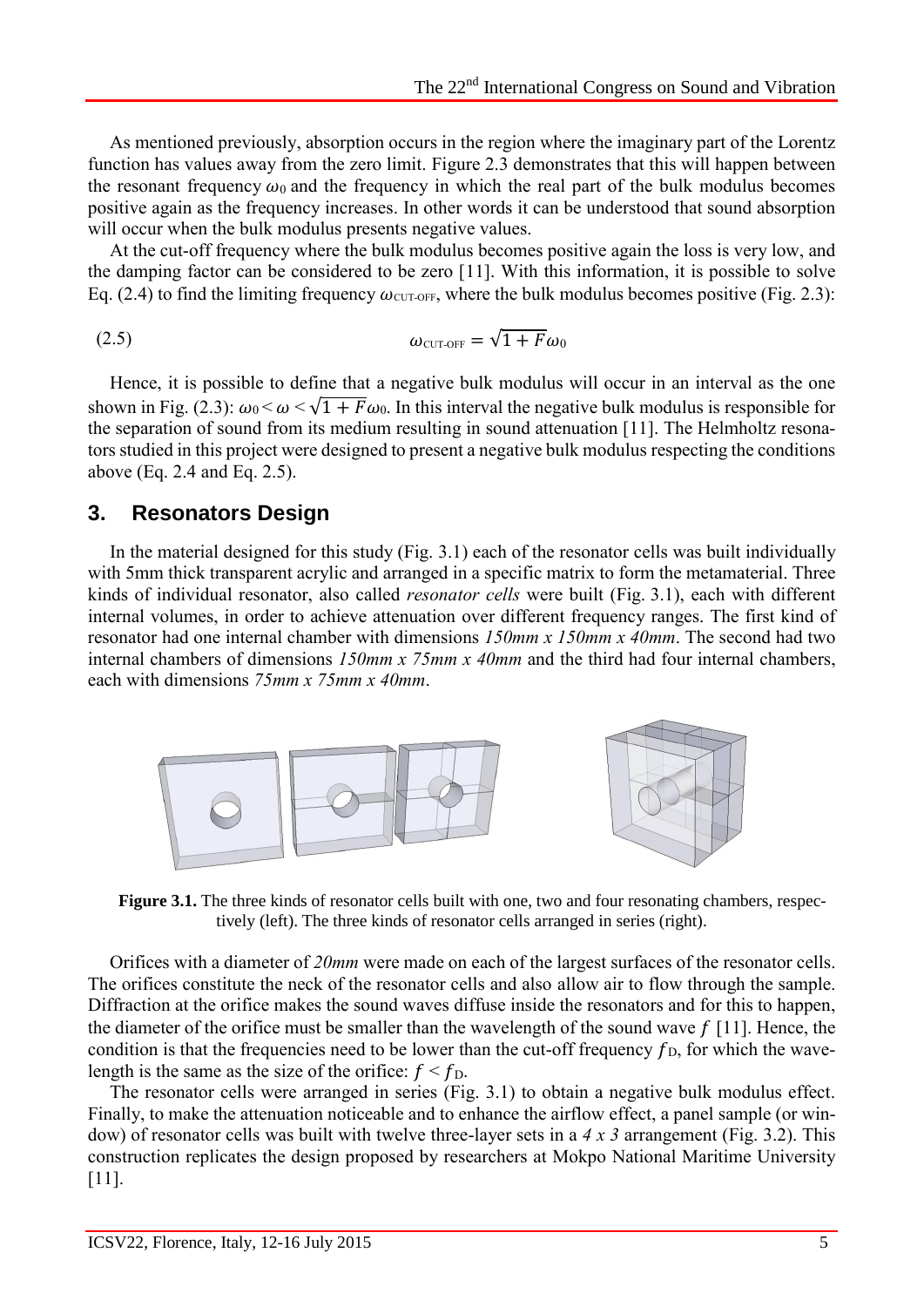

**Figure 3.2.** The final panel (or window) constituted of the different kinds of resonator cells.

#### **3.1 Insertion Loss Measurements**

A acoustic enclosure was built using *36mm* thick sheets of Medium Density Fibreboard (MDF) with dimensions *1.12* x *0.96* x *0.8m* (ratio *1:1.2:1.4*) to minimise internal modes in the frequency range of interest.

The acoustic enclosure was placed in the centre of an anechoic chamber with an omni-directional sound source (hemi dodecahedron) inside emitting pink noise. Two Class-1 sound level meters  $(SLMs)$  were placed 1.5m away from the sound source, 1m from the grid floor and at a  $30^{\circ}$  angle from each other (Fig. 3.3). Linear sound pressure levels *L<sup>Z</sup>* between 500Hz-5kHz were measured in one-third-octave bands for this configuration.



**Figure 3.3** Insertion loss measurements with the acoustic enclosure. (A) Side View. (B) Top view.

Subsequently, an opening was cut in one of the enclosure's walls to accommodate the panel sample constituted of resonating cells. The acoustic enclosure, now with the window applied to it, was placed in the centre of the anechoic chamber with the sound source inside of it maintaining previous measurements conditions (Fig. 3.4). New *L<sup>Z</sup>* levels between 500-5kHz were measured in this configuration for a comparison with the performance of the enclosure without the sample window.

Figure 3.5 presents the measured insertion loss levels for the acoustic enclosure with and without the window sample incorporated to it. Overall, the sound attenuation performance in the frequency region of interest (500Hz – 5kHz) of the acoustic enclosure increased by 3dB with the panel of resonators in place.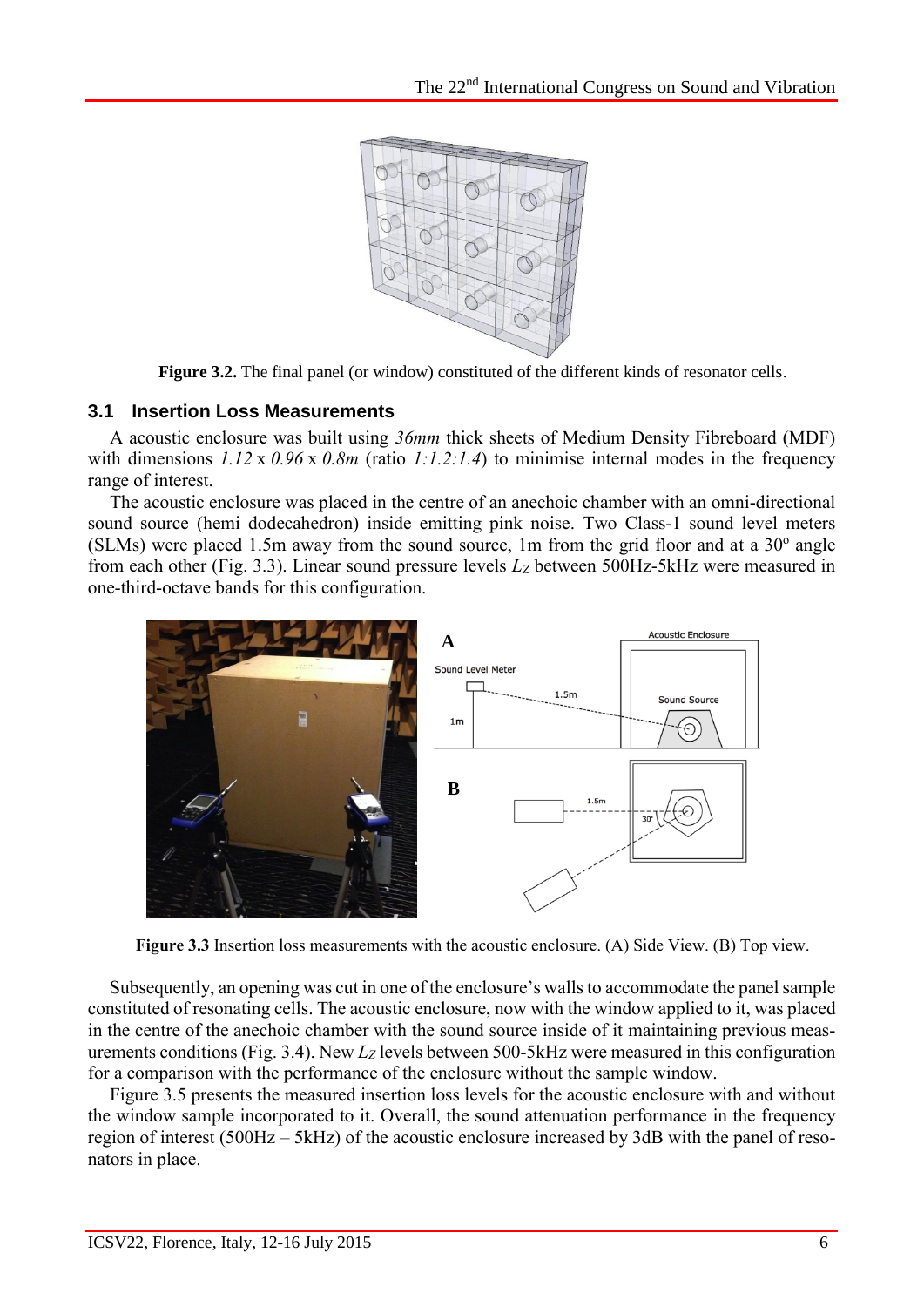

**Figure 3.4** Insertion loss measurements with the sample applied to the acoustic enclosure.

At most frequencies in the region of interest, the performance of the enclosure with the window was the same or higher than that of the full enclosure with no resonators. Clear sound attenuation peaks can be observed at around 800Hz, 2kHz and 4kHz.



**Figure 3.5** Insertion loss levels for the acoustic enclosure with and without sample.

Intuitively it would be expected that the insertion loss should be lower with the presence of a perforated window. However, the fact that the performance of this configuration was generally equal or better than that of the enclosure without the window sample is a clear indication that the negative bulk modulus of the sample is playing an important role in the sound attenuation performance.

Further work would include configuration modifications aiming to obtain higher IL levels over a broader frequency range, while allowing higher airflow rates. These would include air filters being applied to the neck of the resonators in order to make the attenuation peaks wider. Furthermore, different construction materials and arrangements involving different dimensions combinations could be investigated leading to sound attenuation over other frequency ranges.

## **4. Air Flow Resistance Tests**

As mentioned previously, the airflow properties of the sample could provide the necessary ventilation for operational temperatures inside the enclosure. In order to verify such ventilation, airflow resistance tests were undertaken using a calibrated air flow test rig. The volume flow rate *Q* was determined with and without the enclosure applied to the rig for a range of different incident air velocities (Fig. 4.1).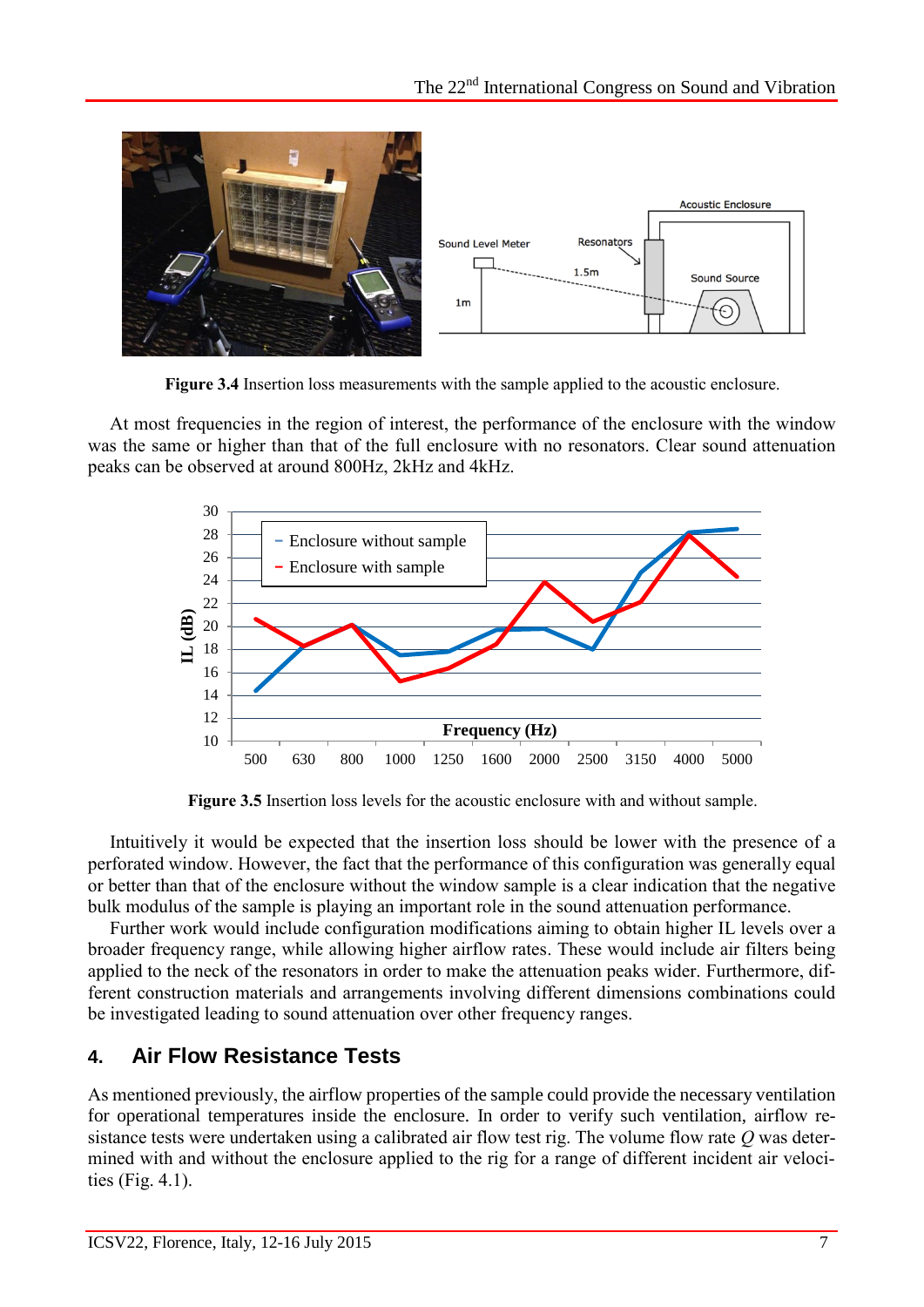The results presented in Fig. 4.2 below demonstrate that for low incident air velocities (approximately 7m/s) the airflow rate through the sample becomes very similar to the case where no enclosure is in place. This indicates that in a real case scenario where air velocities are at or lower than 7m/s, the sample would provide a considerable amount of ventilation to the enclosure.

A further assessment can be made by considering values of pressure loss factor due to the presence of the enclosure with the sample. The pressure loss due to the presence of the enclosure on the test rig was derived using an anemometer (Fig. 4.1) from which a Pressure Loss Factor *ζ* can be obtained.

Perforated sheets with a 20% free area ratio when applied to ventilation ducts are known to cause a pressure loss of  $\zeta = 51$  [20]. The window sample applied to the enclosure has only 2% free area ration and its pressure loss factor was measured as being approximately 35, suggesting the pressure loss performance of the sample is comparable to that of perforated panels in ventilation ducts.



**Figure 4.1** Air flow test rig with the enclosure with resonators and adaptor applied to it.



**Figure 4.2** Volume flow rate vs incident air velocity with and without enclosure

## **5. Conclusions**

The metamaterial construction investigated in this work applied to part of an acoustic enclosure showed clear indications of significant levels of sound attenuation over a wide frequency range. Airflow resistance tests demonstrated that the metamaterial sample tested does not restrict air flow significantly at the low air speeds typical of ventilated enclosed machinery.

These results demonstrate that it is possible to apply this kind of metamaterial to an acoustic enclosure and obtain favourable insertion loss in the frequency range of interest, while allowing suitable ventilation for the enclosure machinery.